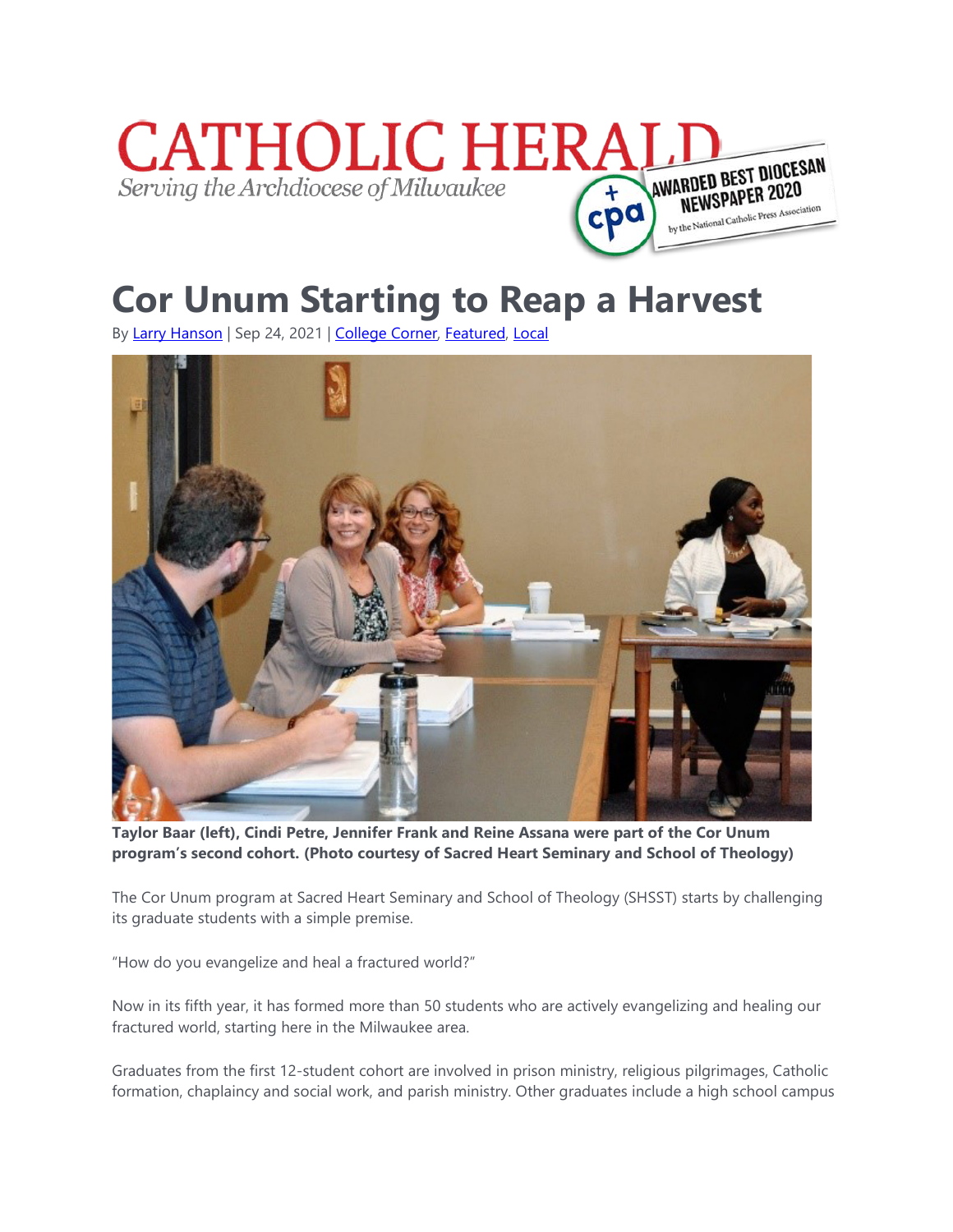minister, food pantry director, spiritual director, health care providers, a religious podcaster, teachers, coaches and attorneys. All graduates share a common bond in that they want to better share the faith with family, friends and co-workers.

Susan McNeil, the director of lay ministry for the Archdiocese of Milwaukee, has encouraged many of those who serve on parish staffs to join the Cor Unum program.

"The Cor Unum program has been life-changing for the students and graduates," McNeil said. "It has helped them come to understand more deeply their personal call from God, and their personal mission to go out into the world. The students and graduates of the program continue to transform our parish communities and other apostolates in the archdiocese."

Cor Unum was developed when SHSST was looking at how programs needed to be updated in 2016, when the board of directors asked administrators and faculty for a new program that would revitalize lay education. A group of faculty and administrators then developed the program.

The program is built around four major Vatican II documents: *Dei Verbum, Lumen Gentium, Sacrosanctum Concilium* and *Gaudium et Spes*. These move the students through scripture, fundamental theology, Christology, moral and sacramental theology, faith and culture, and Catholic Social Teaching. The program's aim is that students do not just learn the material but put it into use. Material is related to real world pastoral situations. Students reflect on what they are learning, the fractures they see in the world, and how they can go out and heal these fractures after graduation, be it in ministry, secular careers, or family or parish life.

The program also asks each student to identify a fracture in the world and think about ways to heal that fracture. Personal discernment is pursued by finding one's own Powerful Question, which is each person's unique calling in God's plan.

Twelve students form a cohort that journeys together on Monday evenings and one Apostolic Saturday per month, which include pastoral and spiritual enrichment. Retreats, Masses, Adoration and reconciliation are woven throughout the program. An archeological dig and pilgrimage to the Holy Land is a summer study option. Many students say walking in Jesus' footsteps and digging in the dirt that fell from his sandals is transformative. They never hear scripture in the same way.

Graduates of the program have found the course can alter their view of their future plans.

Dan Sass, a pharmacist who is a graduate of the program, said his path was shaken when he started giving COVID-19 vaccination shots. After giving just three shots, he realized he wanted to work with the elderly.

"These children of God are isolated, lonely, and many cases are forgotten due to COVID for a variety of reasons," Sass said. "They are suffering greatly. Again, the Holy Spirit directed me to do something within my power to do all I can. Due to COVID restrictions, progress has been slow. My hope is to soon be more involved in the nursing home population. The Cor Unum program gave me both the tools and the inspiration to use the time I have left to work in this vineyard."